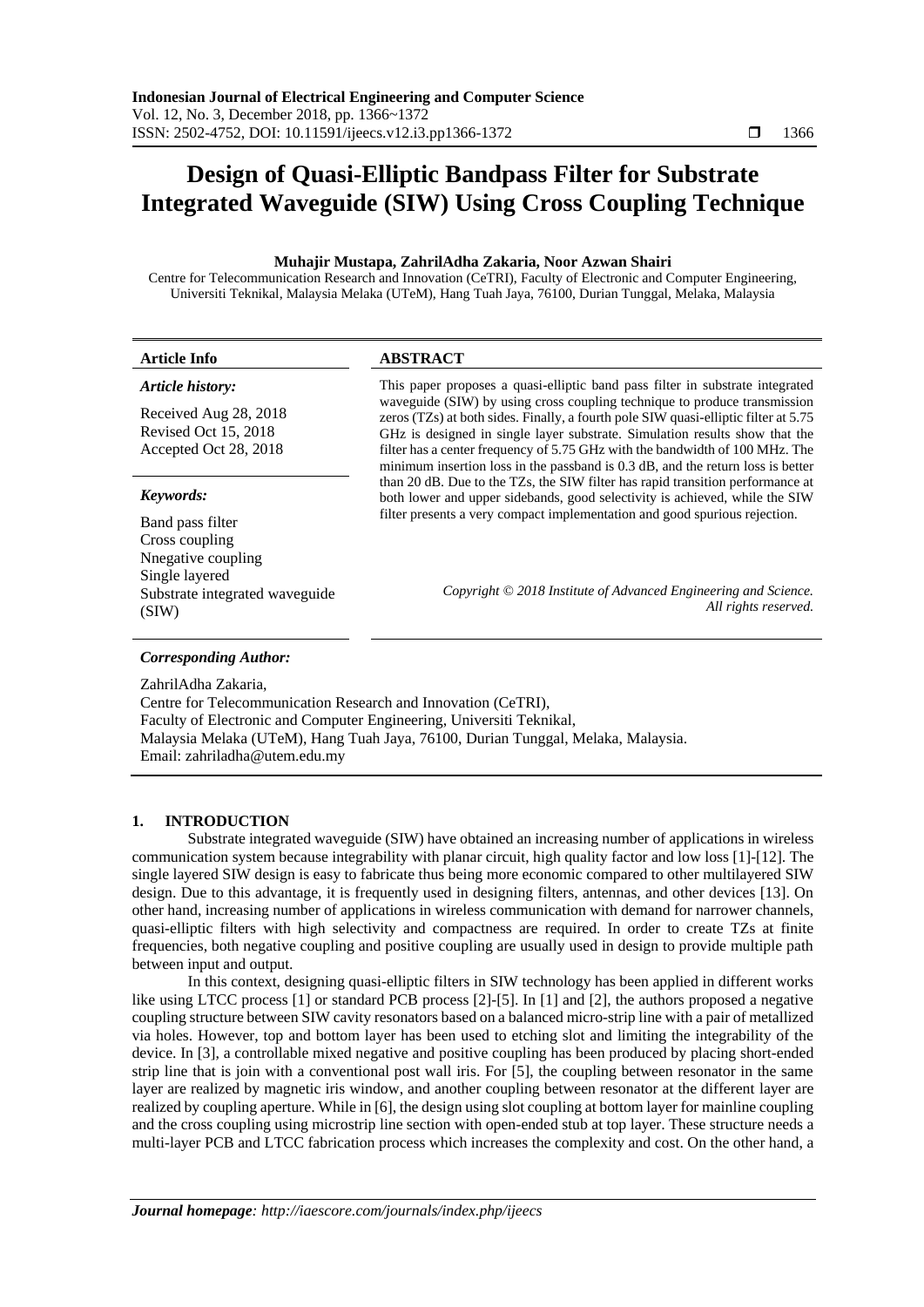grounded coplanar line slot only on the top metal layer was proposed in [4] to obtain a negative coupling between standard SIW circular cavities (exciting the  $TM<sub>010</sub>$  modes).

In this paper, we propose a single layered SIW 4-pole quasi-elliptic filter using negative coupling cross-coupling between resonators 1 and 4 is designed. A negative coupling using open-ended CPW transmission line parallel coupling with metallic via at the center SIW cavity.

## **2. ANALYSIS NEGATIVE COUPLING STRUCTURE**

Figure 1 show the proposed single layered SIW negative coupling structure is embedded by etching rectangular shape slot on top surface of two adjacent rectangular SIW cavities and introducing loading capacitances as loading at center of SIW cavity. The two cavities are formed by centrally separating a bigger SIW cavity by a row of via holes. The rectangular slot is symmetrically cut between two cavities and the loading capacitances symmetrically located beside rectangular slot.



Figure 1. Topology of the electric coupling for SIW resonators

The parameters of the structure are shown in Figure 1. *a* represent the width of the CPW transmission line along with diameter pad of via hole, while *d* stand for the diameter of the loading capacitance. *b* denote gap between the windows loading capacitance with CPW transmission line. *e* is gap between top layer patch with loading capacitance and CPW transmission line. *w* is window size between two SIW resonators while *dv* is the diameter of via hole used to electric wall of the SIW. The *dv* diameter is decided as 1.5 mm while *s*, the pitch between center to center between via hole and is decided as 2.25 mm. The *X* and *Y* denote the horizontal and vertical dimension of the two identical adjacent rectangular SIW cavities.

The E-field of the first resonant mode in the proposed structure is out phase while second mode is in phase between the two SIW cavities, as shown in Figure 2. The E-field of the first resonant mode in the conventional iris coupling structure is in phase while second mode is out phase for the two adjacent cavities, as shown in Figure 3.



Figure 2. (a) *E*-field of the first resonant mode in the proposed structure. (b) *E*-field of the second resonant mode in the proposed structure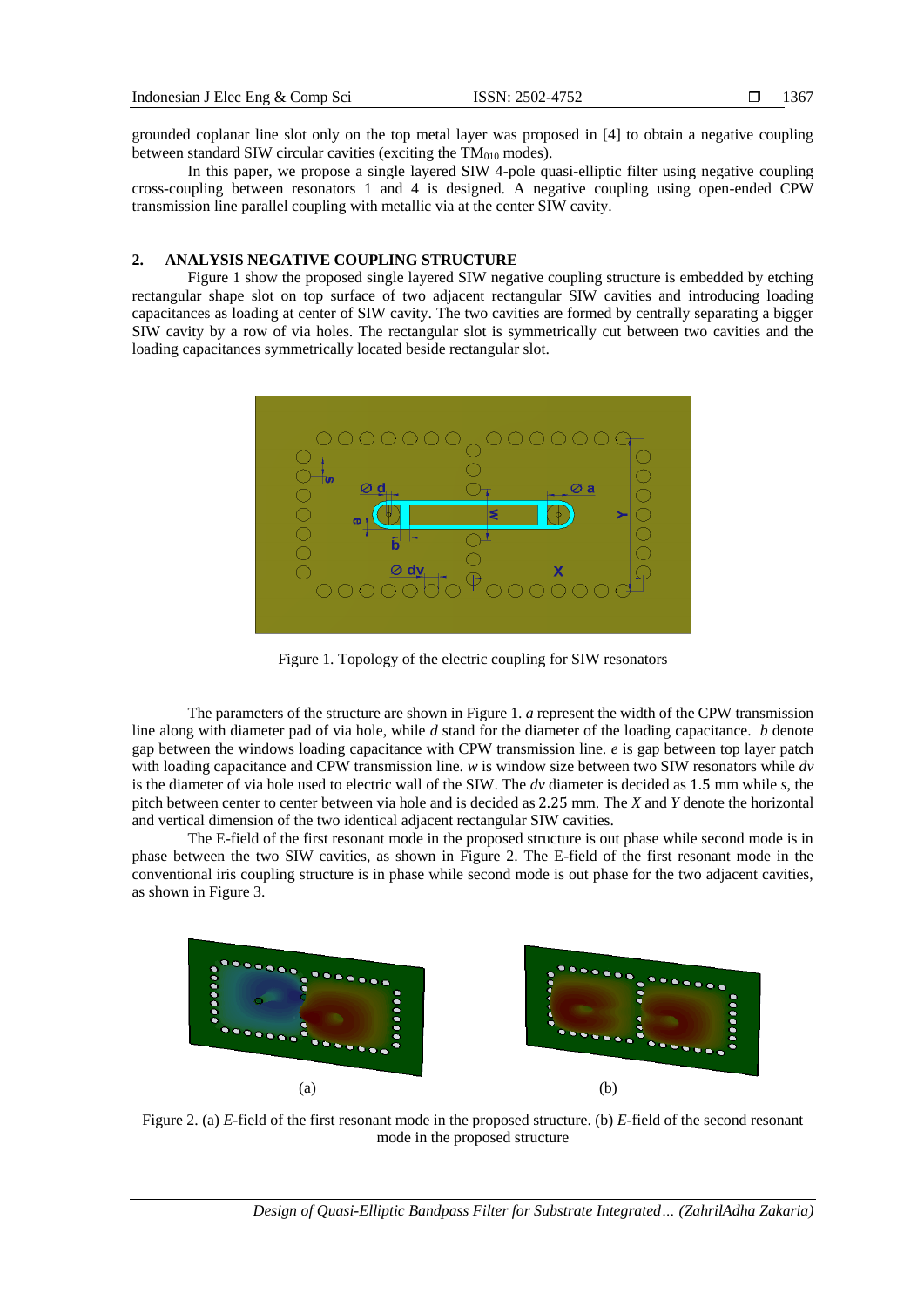The physical coupling coefficient can be calculated as given by [12].

$$
k = \frac{f_e^2 - f_m^2}{f_e^2 + f_m^2} \tag{1}
$$

Where  $f_e$  represent the resonant frequency when E-field between two adjacent cavities is in phase, while the  $f_m$  stand for the resonant frequency when E-field between two adjacent cavities is out phase. The condition of  $k > 0$  stand for positive coupling and  $k < 0$  represents negative coupling.

All the parameter in the proposed electric coupling structure, as shown in Figure 3, have influence on the strength of negative coupling.



Figure 3. (a) E-field of the second resonant mode in the conventional iris coupling structure, (b) E-field of the second resonant mode in a conventional iris coupling structure

For example, the proposed negative coupling structure fabricated on the FR-4 substrate with a thickness of  $h = 1.6$  mm, loss tangent of 0.025, and relative dielectric constant of  $\varepsilon_r = 4.3$  is designed and investigated by Eigen mode simulation. The simulation is completed by using CST Environment simulator. The initial values of parameter in the simulation are as follow:  $a = 1.6$ ,  $b = 1$ ,  $dv = 0.5$ ,  $e = 0.5$ ,  $w = 6$ ,  $X = 17.178$ , and  $Y = 1$ 17.178 (all in millimeters)

Figure 4 show the negative coupling coefficient of two rectangular SIW cavities with the proposed negative coupling structure *w*. It has been shown that the negative coupling coefficient increases slightly as *w* increases from gradient 6 to 7.4 mm.

Figure 5 illustrates the negative coupling coefficient of two rectangular SIW cavities with the proposed negative coupling structure against *a* and *b*. It shows that the negative coupling coefficient increases slightly as *a* increases from 1.6 to 2.4 mm. it is also seen that the negative coupling coefficient increases rapidly as the gradient becomes small if *b* increase from 1 to 1.8 mm.



Figure 4. Negative coupling coefficient of two rectangular SIW cavities with proposed electric coupling structure against *w*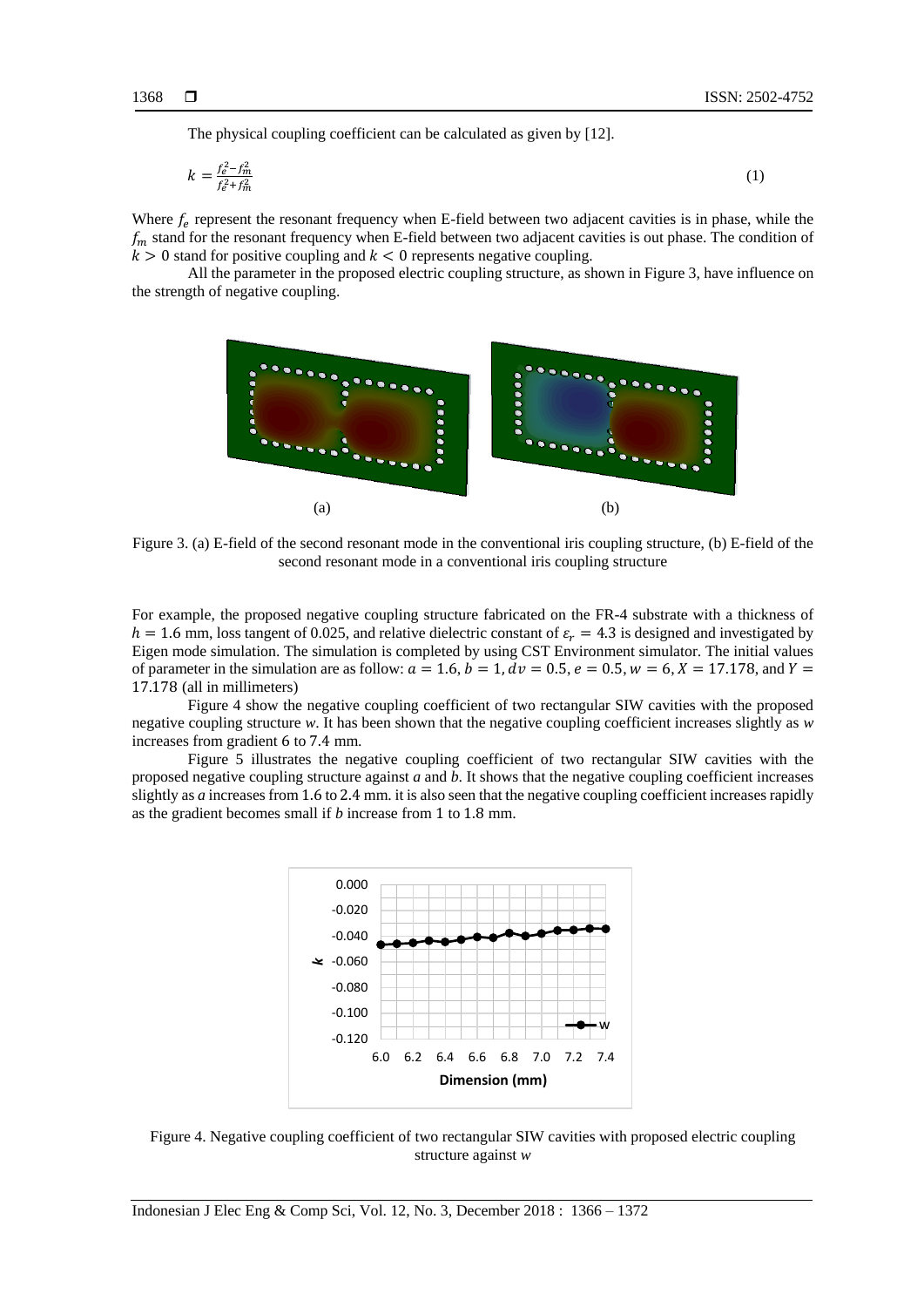

Figure 5. Negative coupling coefficient of two rectangular SIW cavities with proposed electric coupling structure against *a* and *b*

Figure 6 illustrates the negative coupling coefficient of two rectangular SIW cavities with the proposed negative coupling structure against *dv* and *e*. It shows that the negative coupling coefficient flat as *dv* increases from 0.5 to 1.3 mm. it is also seen that the negative coupling coefficient decreases rapidly as if *e* increase from 0.5 to 1.3 mm. Therefore, it is concluded that the parameter *b* and *e* significantly affect the negative coupling coefficient.



Figure 6. Negative coupling coefficient of two rectangular SIW cavities with proposed electric coupling structure against *dv* and *e*

### **3. FOUR POLE CROSS COUPLED SIW FILTER**

To apply the proposed negative coupling structure in filter, a fourth pole quasi-elliptic band pass filter working at 5.75 GHz band with 3 dB bandwidth of 140 MHz and a 1 dB bandwidth of 120 MHz is designed. The topology of the filter is shown in Figure 7.



Figure 7. Topology of the fourth order quasi-elliptic band pass filter. Numbers 1-4 represent four resonators, while *S* and *L* denote source and load, respectively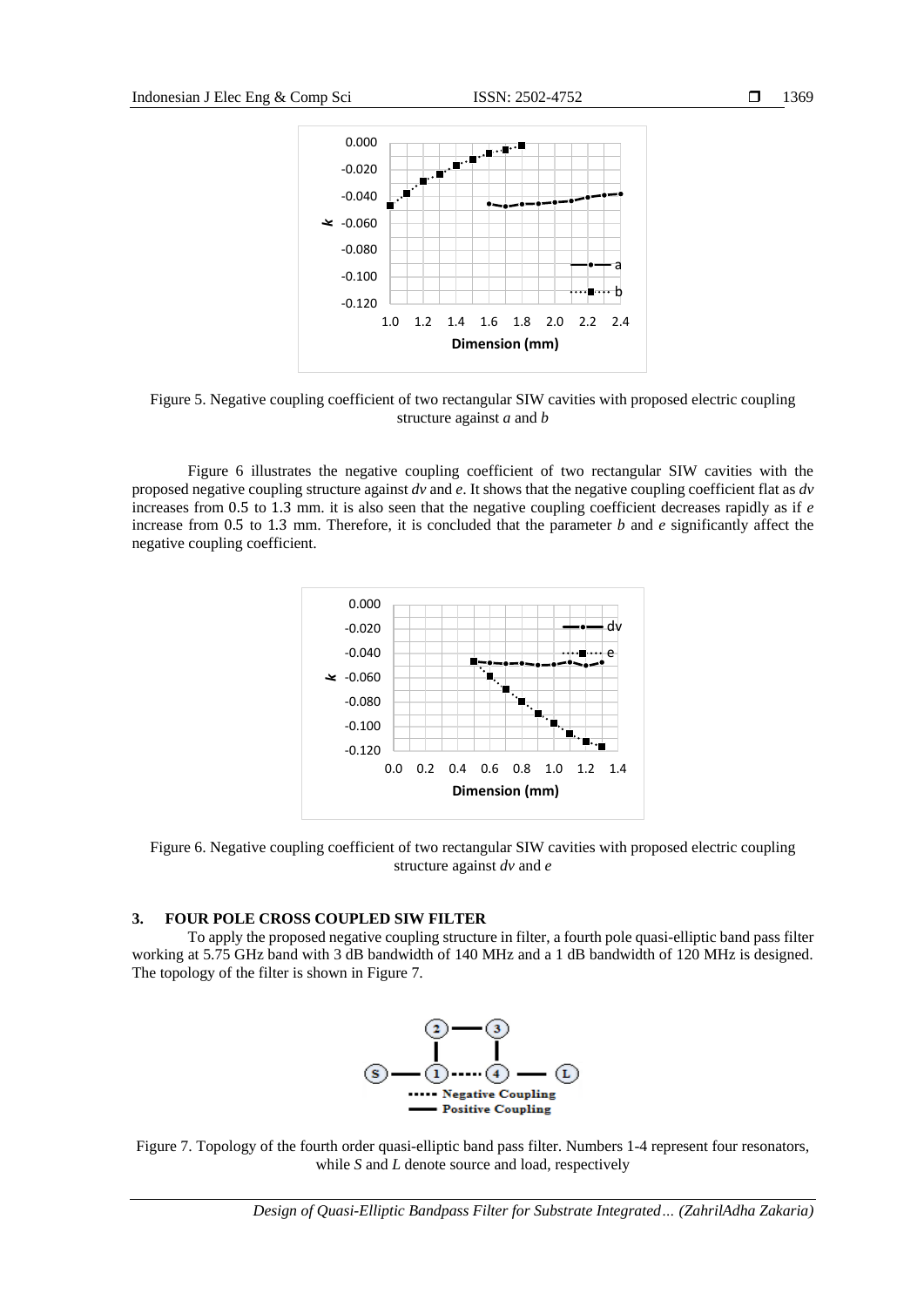(2)

The 1 dB pass band is designed as  $5.7 - 5.8$  dB and two transmission zeros are designed at 5.6 and 5.9 GHz, respectively. The maximum return loss is assumed to be 20 db. The initial values of coupling coefficient and the external factor for the filter are as follows:

$$
\begin{cases}\nk_{12} = k_{34} = 0.018 \\
k_{23} = 0.0138 \\
k_{14} = -0.0017 \\
Q_e = 40.986\n\end{cases}
$$

Where the negative sign represents the negative coupling and the positive sign the positive coupling. The positive coupling is implemented by using a magnetic iris window and its coupling coefficient is also calculated by using  $(1)$ .

The configuration of the fourth pole quasi-elliptic band pass filter is based on the FR-4 substrate with a thickness of  $h = 1.6$  mm and a relative dielectric constant of  $\varepsilon_r = 4.3$ , as shown in Figure 8. The dimension of the optimized filter are as follows:

| a            | 2mm                | h               | 2.4 <sub>mm</sub>  |
|--------------|--------------------|-----------------|--------------------|
| dv           | 1.5 <sub>mm</sub>  | e               | 0.5 <sub>mm</sub>  |
| w14          | 5mm                | X <sub>1</sub>  | 17.7 <sub>mm</sub> |
| <i>X</i> 2   | 17.7 <sub>mm</sub> | Y1              | 17.78mm            |
| Y2.          | 19.51mm            | w01             | 9.1 <sub>mm</sub>  |
| w45          | 9.1 <sub>mm</sub>  | w12             | 6.1781mm           |
| w34          | 6.1781mm           | W <sub>23</sub> | 5.6728mm           |
| <i>Lfeed</i> | 9mm                | Wfeed           | 3.137mm            |
| Lin          | 8mm                |                 | 1.5 <sub>mm</sub>  |
| S            | $2.25$ mm          |                 |                    |



Figure 8. Configuration of the fourth pole quasi-elliptic band pass filter

## **4. SIMULATION RESULTS**

The fourth pole quasi-elliptic band pass filter was designed. The simulation *S*-parameter of the filter are illustrated in Figure 9. The filter was simulated when it was enclosed in a metal box. The simulated result show that the 3 dB pass band range from 5.6854 to 5.8034 GHz, or a bandwidth of 2.0522%. The simulated minimum insertion loss in the pass band is 0.3 dB. The simulated transmission zero in the lower edge is located at 5.5887 GHz and the transmission zero in the upper edge is located at 5.8924 GHz. The comparisons with exiting quasi-elliptic band pass filters employing SIW negative coupling structures are shown in Table 1.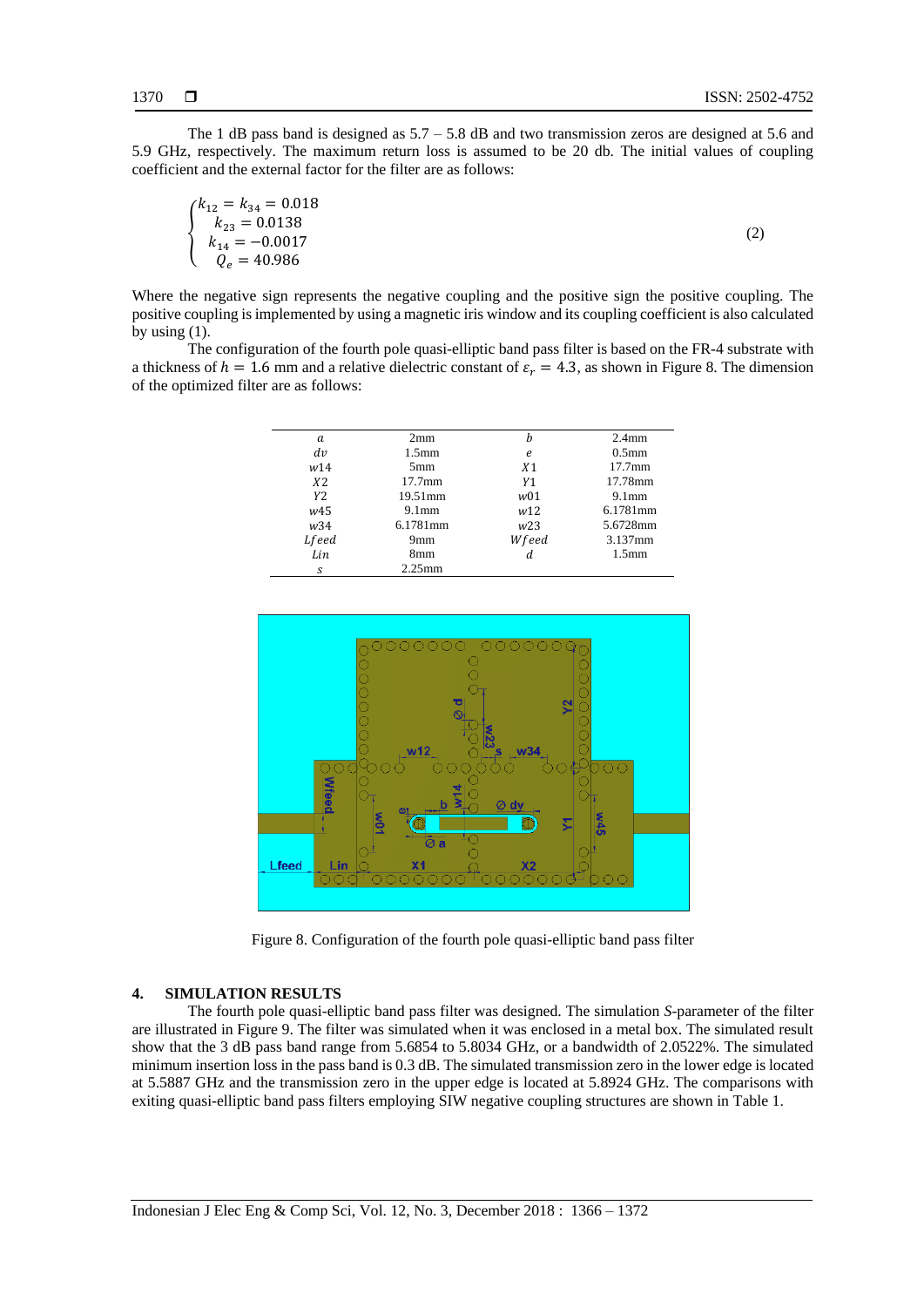

Figure 9. Simulated *S*-parameter of the fourth pole quasi-elliptic filter

Frequency / GHz

Table 1. Comparison of Cross Coupled Filters in SIW Technology. (Note: B=Below, A=Above)

|           |            |            | $\sim$              |                 |
|-----------|------------|------------|---------------------|-----------------|
| REF.      | $f_0(GHz)$ | <b>FBW</b> | $Size(\lambda_a^2)$ | TZ <sub>s</sub> |
| [2]       | 20.5       | 4%         | $1.42 \times 1.36$  | 1 B, 1 A        |
| $[3]$     | 27         | 7.4%       | $1.45 \times 1.14$  | 1 B, 2 A        |
| [5]       | 60         | 3.2%       | $3.15 \times 2.27$  | 1 B, 1A         |
| [6]       | 3.7        | 13.5%      |                     | 1 B, 1 A        |
| [7]       | 2.5        | 4%         | $1.6 \times 1.6$    | 1 B, 1 A        |
| [8]       | 5.1        | 4.2%       | $1.55 \times 0.98$  | 1 B, 1 A        |
| [9]       | 20         | 3%         | $1.88 \times 1.42$  | 2B, 2A          |
| This work | 5.75       | 2.05%      | $1.45 \times 1.33$  | 1 B, 1 A        |

## **5. CONCLUSION**

In this paper, the structure has been implemented in the single layered SIW and shown the advantages of low cost and easy fabrication. A parametric study has been carried out. This solution provides the SIW filter with a negative coupling that can be fine tuning the dimensions of an open ended CPW. Finally, it has been shown that two transmission zeros were generated at both side of pass-band, while the SIW filter presents a very compact implementation and good spurious rejection.

#### **ACKNOWLEDGMENT**

This work is supported by Universiti Teknikal Malaysia Melaka (UTeM) and the Malaysian Government (MOHE) under the research grant FRGS/1/2016/TK04/FKEKK-CeTRI/F00311.

#### **REFERENCES**

- [1] G. H. Lee, C. S. Yoo, J. G. Yook and J. C. Kim, "SIW (substrate integrated waveguide) quasi-elliptic filter based on LTCC for 60-GHz application," *2009 European Microwave Integrated Circuits Conference (EuMIC)*, Rome, 2009, pp. 204-207.
- [2] X. P. Chen and K. Wu, "Substrate Integrated Waveguide Cross-Coupled Filter With Negative Coupling Structure," in *IEEE Transactions on Microwave Theory and Techniques*, vol. 56, no. 1, pp. 142-149, Jan. 2008.
- [3] K. Gong, W. Hong, Y. Zhang, P. Chen and C. J. You, "Substrate Integrated Waveguide Quasi-Elliptic Filters With Controllable Electric and Magnetic Mixed Coupling," in *IEEE Transactions on Microwave Theory and Techniques*, vol. 60, no. 10, pp. 3071-3078, Oct. 2012.
- [4] B. Potelon, J. F. Favennec, C. Quendo, E. Rius, C. Person and J. C. Bohorquez, "Design of a Substrate Integrated Waveguide (SIW) Filter Using a Novel Topology of Coupling," in *IEEE Microwave and Wireless Components Letters*, vol. 18, no. 9, pp. 596-598, Sept. 2008.
- [5] G. Zhang, J. Wang, J. Pan and H. Gu, "Compact 60 GHz LTCC balun bandpass filter with two transmission zeroes," in Electronics Letters, vol. 51, no. 8, pp. 637-638, 16 4 2015. doi: 10.1049/el.2014.4440
- [6] R. Chen, S. Wong, Z. Guo, S. Feng and Q. Chu, "Cross-coupling on microstrip line for substrate integrated waveguide (SIW) quasi-elliptic bandpass filter," 2015 Asia-Pacific Microwave Conference (APMC), Nanjing, 2015, pp. 1-3.
- [7] D. Deslandes and K.Wu, "Integrated microstrip and rectangular waveguide in planar form," *IEEE Microw. Wireless Compon. Lett.*, vol. 11, no. 2, pp. 68–70, Feb. 2001.